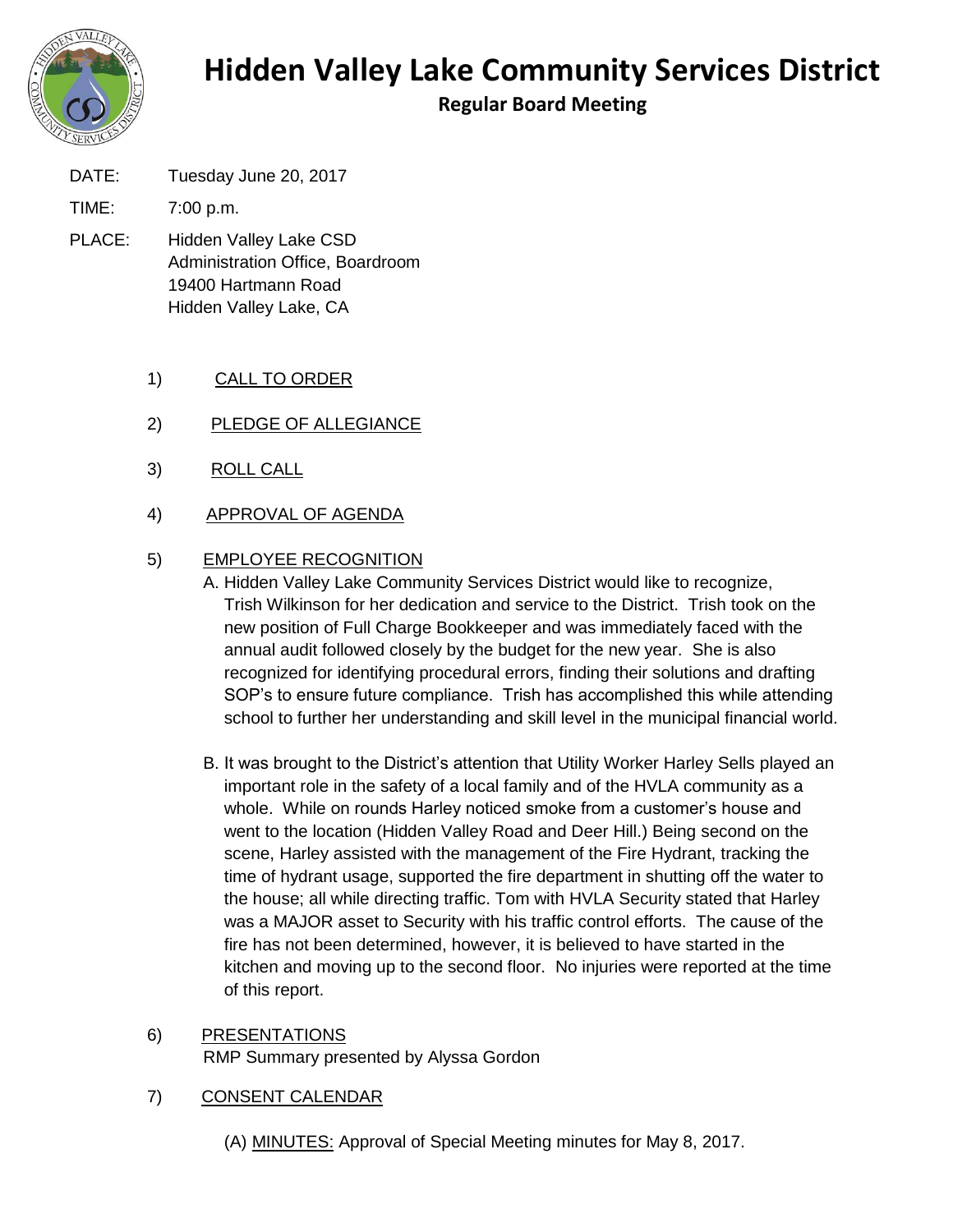- (B) MINUTES: Approval of Board of Directors Regular Board Meeting minutes for May 16, 2017.
- (C) MINUTES: Approval of Finance Committee Meeting minutes for May 19, 2017
- (D) MINUTES: Approval of Personnel Committee Meeting minutes for May 22, 2017
- (E) MINUTES: Approval of Special Meeting Minutes for May 25, 2017
- (F) MINUTES: Approval of Finance Committee Meeting minutes for June 2, 2017
- (G) DISBURSEMENTS: Check # 34561 # 34629 including drafts and payroll for a total of \$213,137.06
- 8) BOARD COMMITTEE REPORTS (for information only, no action anticipated)

Personnel Committee met on May 22, 2017 Finance Committee met on May 19, 2017 and June 2, 2017 Emergency Preparedness Committee No meeting held

9) BOARD MEMBER ATTENDANCE AT OTHER MEETINGS (for information only, no action anticipated)

> ACWA Region 1 (Please see attached) ACWA State Legislative Committee County OES Other meetings attended

10) STAFF REPORTS (for information only, no action anticipated)

Financial Report Administration/Customer Service Report Field Operations Report General Manager's Report

- 11) DISCUSSION AND POSSIBLE ACTION: Discuss and approve the General Manager's authority to execute an Agreement for Service with NBS for water, sewer and recycled water rate study not to exceed \$55,000.00. Funding to be split at a rate of 33% from the water enterprise and 67% from the sewer/recycled enterprise account.
- 12) DISCUSSION AND POSSIBLE ACTION: Discuss the Water Energy Efficiency and Capital Reinvestment Program sponsored by Schneider Electric and authorize the General Manager to enter into an agreement to proceed.
- 13) DISCUSSION AND POSSIBLE ACTION: Adoption of FY 2017-2018 Budget and Investment Policy.

A) Public hearing to receive comment on proposed FY 2017-2018 Budget. B) Adoption of Resolution 2017-06– Approval of FY 2017-2018 Budget.